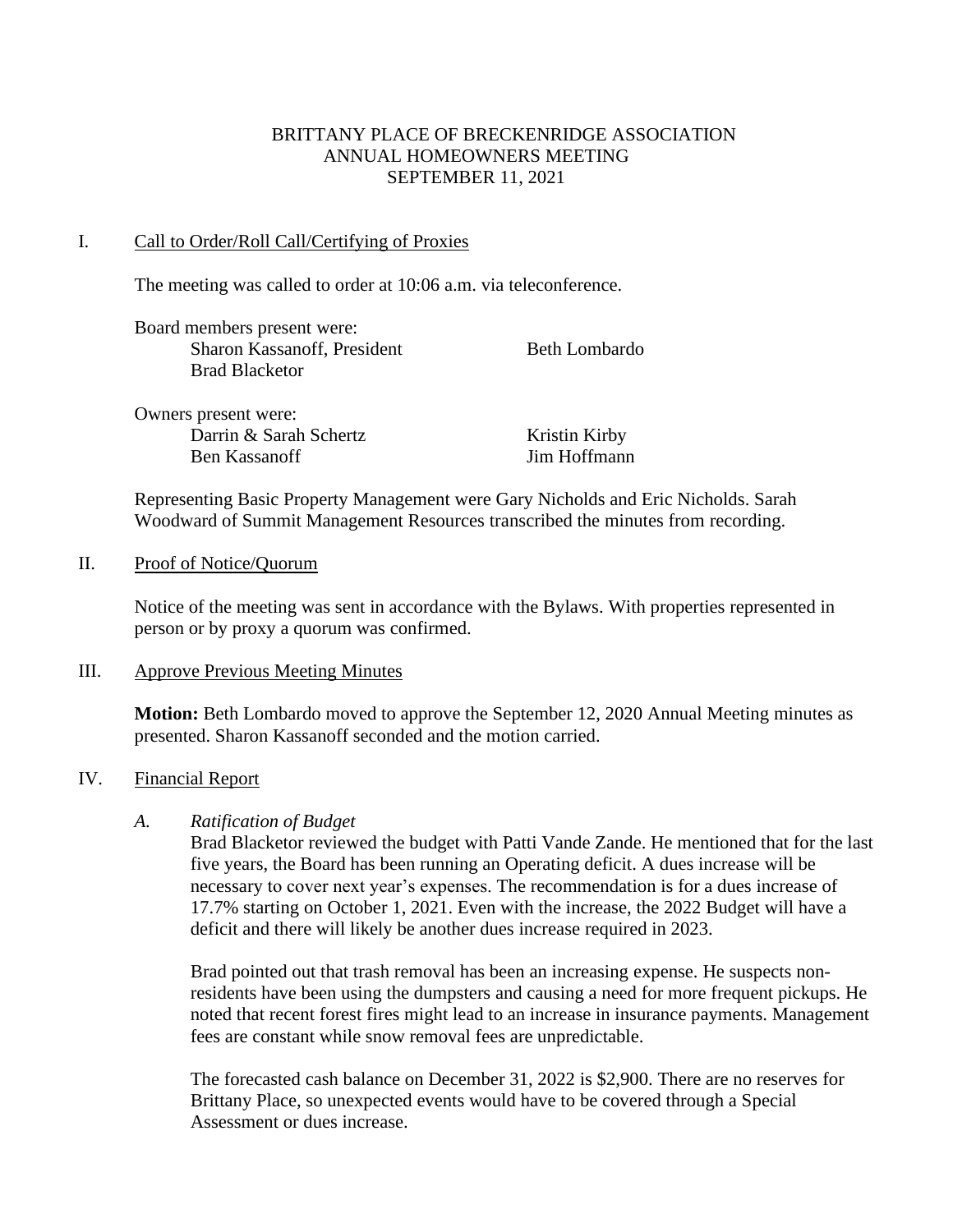Ben Kassanoff asked about the goal for the Reserve Fund balance. Gary Nicholds recommended having a 80% - 100% funded balance for items in the Reserve Study. Gary recommended that the Board determine the desired level of funding.

Sharon Kassonoff reminded owners with autopay to adjust for the dues increase.

**Motion:** Beth Lombardo moved to ratify the 2022 Budget as presented. Ben Kassanoff seconded and the motion carried.

## V. Old Business

## *A. Dumpster Security*

Gary Nicholds discussed different options to secure the dumpsters. The least expensive option would be a padlock on the door. Gary will meet with a welder who can fabricate metal bars for a combination padlock. He mentioned that the dumpster is only 2 yards, which is very small, and it would be difficult to add a second dumpster. He will distribute the padlock code and schedule additional pickups as needed.

Sharon Kassanoff addressed the broken wooden panels on the dumpster garage, which will be repaired.

## *B. Iron Fencing*

Sharon Kassanoff discussed the construction of the wrought iron fencing and gate at Ernie Blake's and Bob Wahls' properties. She confirmed that while they are Association property, the Board has agreed that the owners will be responsible for the fencing and gates. Sharon said this construction will create a uniform fence that should reduce foot traffic near the units.

## VI. New Business

# *A. Parking*

Sharon Kassanoff discussed the possibility of constructing new parking spaces between the dumpster and the Woodwinds building. The Board is exploring options to pave the space, which may require a paid survey.

# *B. Parking Placards*

Sharon Kassanoff expressed interest in owners having hanging tag parking passes to easily identify the vehicles that should be parked in the Association spots. Beth Lombardo asked if parking passes could be included in rental welcome packets. Sharon will look into distributing new passes.

# *C. Sprinter Vans*

Gary Nicholds noted that Sprinter-style vans are too large to fit in the garages. These types of vans must be parked in the driveway, unplugged and cannot be used as additional housing for guests.